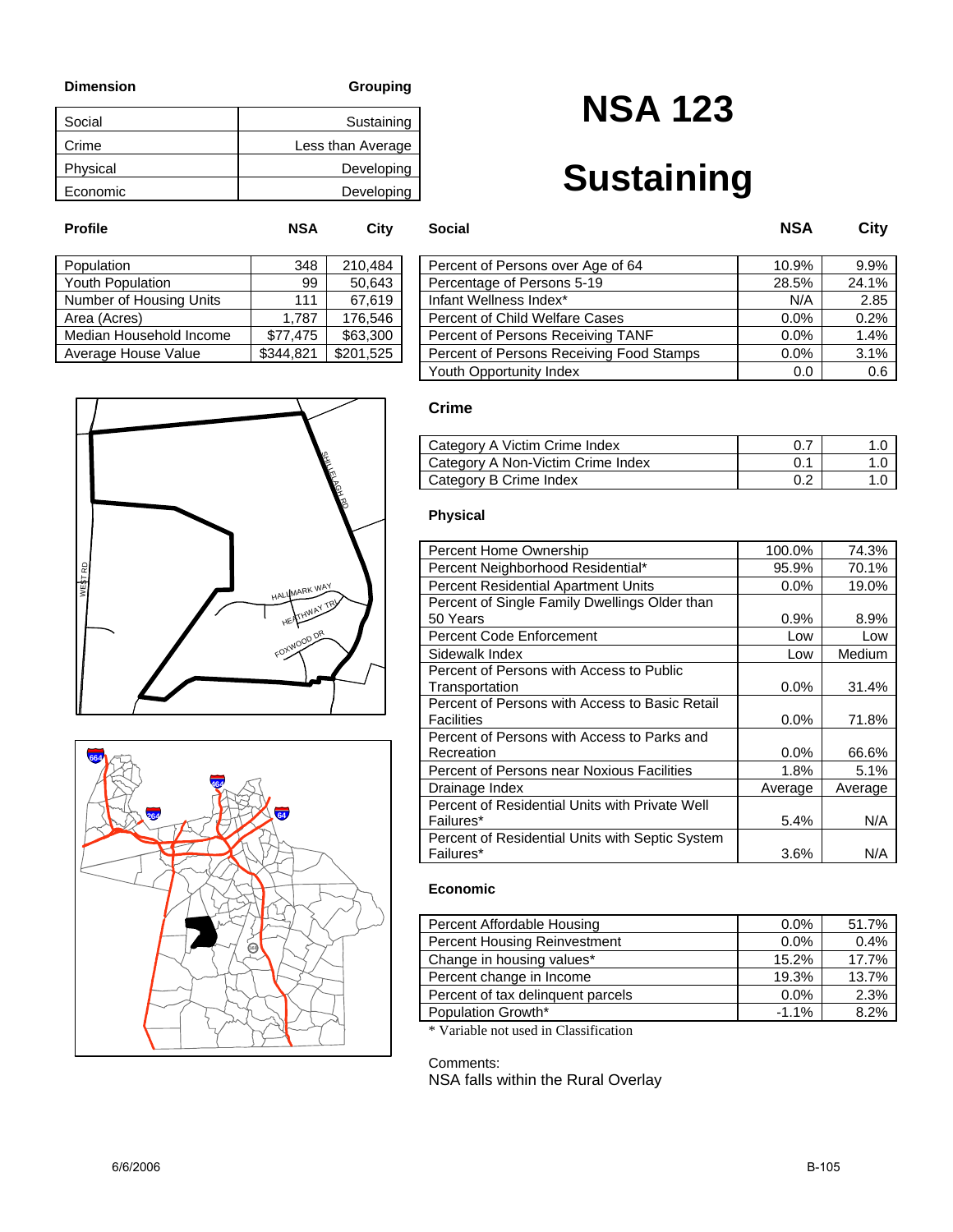N

≺

| Social   | Sustaining        |
|----------|-------------------|
| Crime    | Less than Average |
| Physical | Sustaining        |
| Economic | Developing        |

# **NSA 125**

# **Developing**

| Population              | 1,211     | 210,484   |
|-------------------------|-----------|-----------|
| <b>Youth Population</b> | 435       | 50,643    |
| Number of Housing Units | 358       | 67,619    |
| Area (Acres)            | 352       | 176,546   |
| Median Household Income | \$80,246  | \$63,300  |
| Average House Value     | \$262,199 | \$201,525 |
|                         |           |           |

| Population              | 1.211     | 210.484   | Percent of Persons over Age of 64        | 5.5%  | 9.9%  |
|-------------------------|-----------|-----------|------------------------------------------|-------|-------|
| Youth Population        | 435       | 50,643    | Percentage of Persons 5-19               | 35.9% | 24.1% |
| Number of Housing Units | 358       | 67,619    | Infant Wellness Index*                   | 2.86  | 2.85  |
| Area (Acres)            | 352       | 176.546   | Percent of Child Welfare Cases           | 0.2%  | 0.2%  |
| Median Household Income | \$80,246  | \$63,300  | Percent of Persons Receiving TANF        | 0.0%  | 1.4%  |
| Average House Value     | \$262,199 | \$201,525 | Percent of Persons Receiving Food Stamps | 0.2%  | 3.1%  |
|                         |           |           | Youth Opportunity Index                  | 0.0   | 0.6   |



JOHNSTOWN RD



### **Crime**

**Profile NSA City Social NSA City**

| Category A Victim Crime Index     |  |
|-----------------------------------|--|
| Category A Non-Victim Crime Index |  |
| Category B Crime Index            |  |

#### **Physical**

| Percent Home Ownership                          | 98.1%   | 74.3%   |
|-------------------------------------------------|---------|---------|
| Percent Neighborhood Residential*               | 97.1%   | 70.1%   |
| <b>Percent Residential Apartment Units</b>      | $0.0\%$ | 19.0%   |
| Percent of Single Family Dwellings Older than   |         |         |
| 50 Years                                        | 2.2%    | 8.9%    |
| <b>Percent Code Enforcement</b>                 | Low     | Low     |
| Sidewalk Index                                  | Low     | Medium  |
| Percent of Persons with Access to Public        |         |         |
| Transportation                                  | 0.0%    | 31.4%   |
| Percent of Persons with Access to Basic Retail  |         |         |
| <b>Facilities</b>                               | 0.0%    | 71.8%   |
| Percent of Persons with Access to Parks and     |         |         |
| Recreation                                      | 31.8%   | 66.6%   |
| Percent of Persons near Noxious Facilities      | $0.0\%$ | 5.1%    |
| Drainage Index                                  | Average | Average |
| Percent of Residential Units with Private Well  |         |         |
| Failures*                                       | 0.8%    | N/A     |
| Percent of Residential Units with Septic System |         |         |
| Failures*                                       | 0.6%    | N/A     |

### **Economic**

| Percent Affordable Housing        | 1.5%  | 51.7% |
|-----------------------------------|-------|-------|
| Percent Housing Reinvestment      | 0.6%  | 0.4%  |
| Change in housing values*         | 26.6% | 17.7% |
| Percent change in Income          | 13.0% | 13.7% |
| Percent of tax delinguent parcels | 1.1%  | 2.3%  |
| Population Growth*                | 2.9%  | 8.2%  |

\* Variable not used in Classification

#### Comments: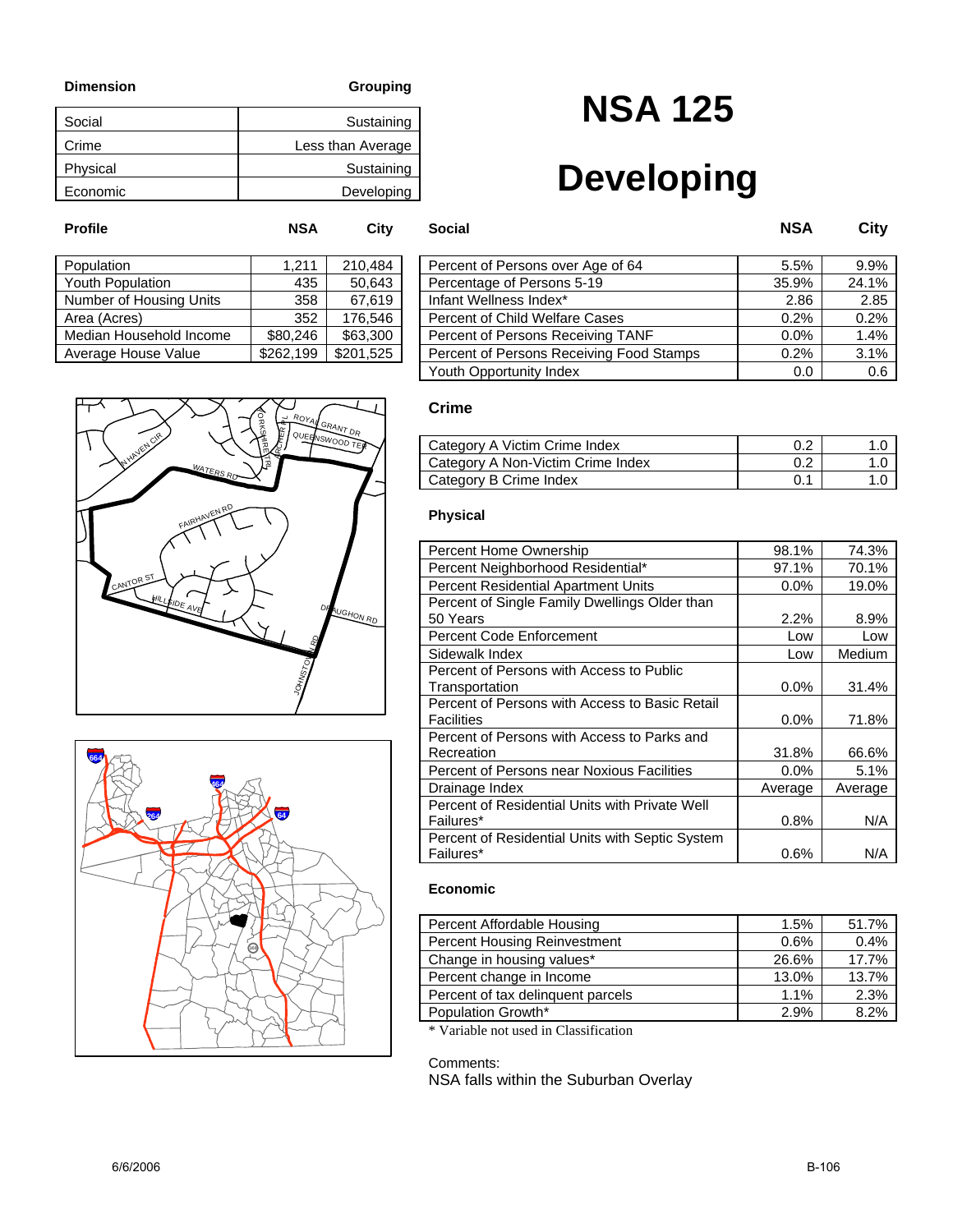| Social   | Sustaining |
|----------|------------|
| Crime    | Average    |
| Physical | Developing |
| Economic | Developing |

### **NSA 126**

## **Developing**

| Population              | 1,038     | 210,484   |
|-------------------------|-----------|-----------|
| Youth Population        | 281       | 50,643    |
| Number of Housing Units | 330       | 67,619    |
| Area (Acres)            | 1,678     | 176,546   |
| Median Household Income | \$93,611  | \$63,300  |
| Average House Value     | \$282,669 | \$201,525 |
|                         |           |           |

| Population              | 0.038     | 210.484   | Percent of Persons over Age of 64        | 7.2%  | 9.9%  |
|-------------------------|-----------|-----------|------------------------------------------|-------|-------|
| Youth Population        | 281       | 50,643    | Percentage of Persons 5-19               | 27.1% | 24.1% |
| Number of Housing Units | 330       | 67,619    | Infant Wellness Index*                   | 2.93  | 2.85  |
| Area (Acres)            | 1.678     | 176,546   | Percent of Child Welfare Cases           | 0.0%  | 0.2%  |
| Median Household Income | \$93.611  | \$63,300  | Percent of Persons Receiving TANF        | 0.4%  | 1.4%  |
| Average House Value     | \$282,669 | \$201,525 | Percent of Persons Receiving Food Stamps | 2.5%  | 3.1%  |
|                         |           |           | Youth Opportunity Index                  | 0.0   | 0.6   |





### **Crime**

**Profile NSA City Social NSA City**

| Category A Victim Crime Index     | 0.C |  |
|-----------------------------------|-----|--|
| Category A Non-Victim Crime Index | 0.5 |  |
| Category B Crime Index            | 0.9 |  |

#### **Physical**

| Percent Home Ownership                          | 93.3%   | 74.3%   |
|-------------------------------------------------|---------|---------|
| Percent Neighborhood Residential*               | 95.2%   | 70.1%   |
| <b>Percent Residential Apartment Units</b>      | $0.0\%$ | 19.0%   |
| Percent of Single Family Dwellings Older than   |         |         |
| 50 Years                                        | 8.2%    | 8.9%    |
| <b>Percent Code Enforcement</b>                 | Low     | Low     |
| Sidewalk Index                                  | Low     | Medium  |
| Percent of Persons with Access to Public        |         |         |
| Transportation                                  | 0.0%    | 31.4%   |
| Percent of Persons with Access to Basic Retail  |         |         |
| <b>Facilities</b>                               | 25.7%   | 71.8%   |
| Percent of Persons with Access to Parks and     |         |         |
| Recreation                                      | 2.7%    | 66.6%   |
| Percent of Persons near Noxious Facilities      | $0.0\%$ | 5.1%    |
| Drainage Index                                  | Low     | Average |
| Percent of Residential Units with Private Well  |         |         |
| Failures*                                       | 4.9%    | N/A     |
| Percent of Residential Units with Septic System |         |         |
| Failures*                                       | $0.9\%$ | N/A     |

#### **Economic**

| Percent Affordable Housing        | 11.8% | 51.7% |
|-----------------------------------|-------|-------|
| Percent Housing Reinvestment      | 1.8%  | 0.4%  |
| Change in housing values*         | 18.0% | 17.7% |
| Percent change in Income          | 21.7% | 13.7% |
| Percent of tax delinguent parcels | 1.8%  | 2.3%  |
| Population Growth*                | 3.2%  | 8.2%  |

\* Variable not used in Classification

#### Comments:

Portions of NSA fall into the Suburban and Rural Overlay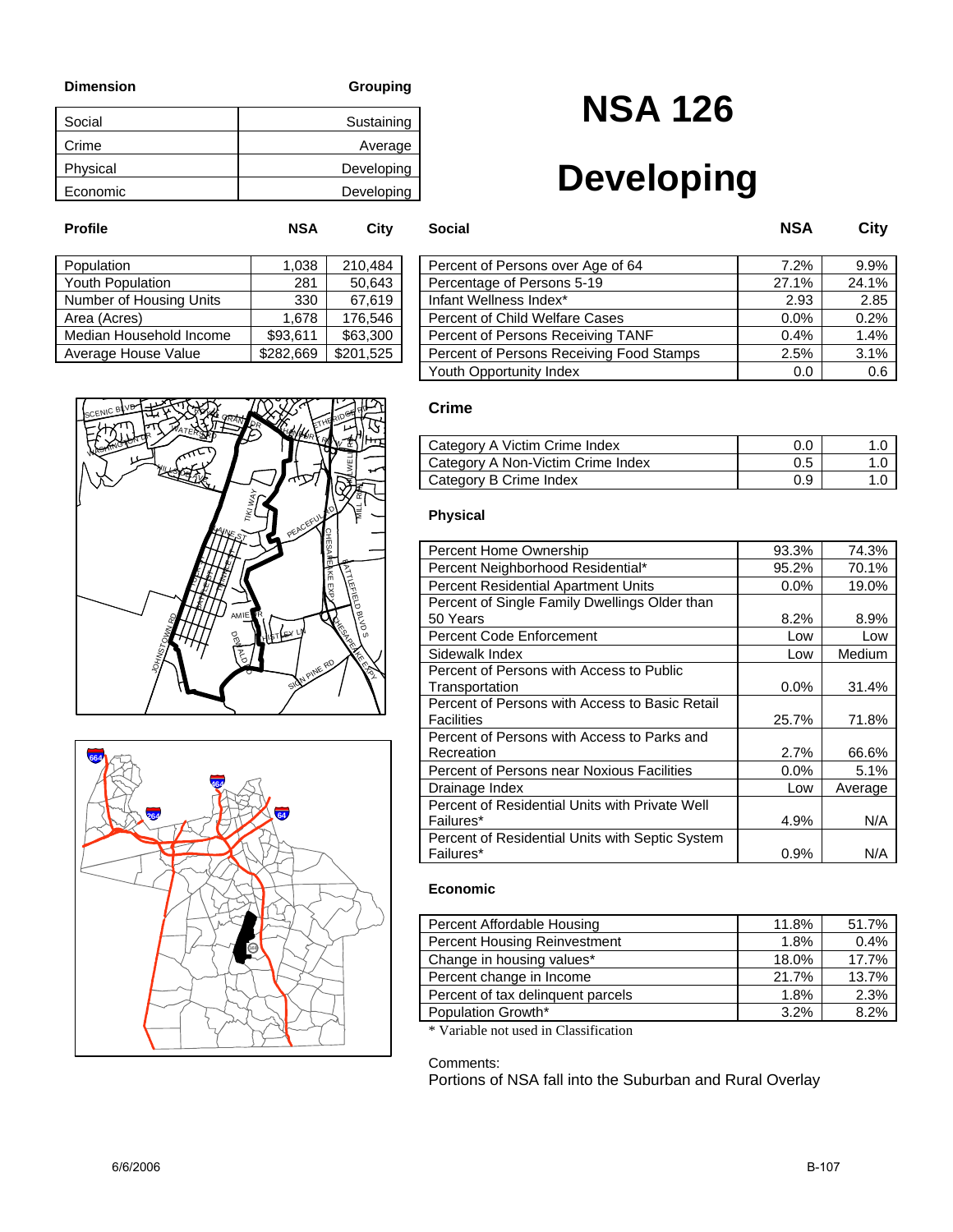| Social   | Sustaining |
|----------|------------|
| Crime    | Average    |
| Physical | Developing |
| Economic | Developing |

# **NSA 128**

### **Sustaining**

| Population              | 476       | 210,484   |
|-------------------------|-----------|-----------|
| Youth Population        | 162       | 50.643    |
| Number of Housing Units | 147       | 67,619    |
| Area (Acres)            | 447       | 176,546   |
| Median Household Income | \$93,611  | \$63,300  |
| Average House Value     | \$409,305 | \$201,525 |
|                         |           |           |

| Population              | 476       | 210.484   | Percent of Persons over Age of 64        | 7.2%  | 9.9%  |
|-------------------------|-----------|-----------|------------------------------------------|-------|-------|
| Youth Population        | 162       | 50,643    | Percentage of Persons 5-19               | 34.0% | 24.1% |
| Number of Housing Units | 147       | 67,619    | Infant Wellness Index*                   | 2.70  | 2.85  |
| Area (Acres)            | 447       | 176,546   | <b>Percent of Child Welfare Cases</b>    | 0.0%  | 0.2%  |
| Median Household Income | \$93.611  | \$63,300  | Percent of Persons Receiving TANF        | 0.0%  | 1.4%  |
| Average House Value     | \$409,305 | \$201.525 | Percent of Persons Receiving Food Stamps | 0.0%  | 3.1%  |
|                         |           |           | Youth Opportunity Index                  | 0.2   | 0.6   |

#### HANBURY RD <sup>W</sup>  $HANBUHY$ RD W KINGSBURY KEGMAN RD. DRAUGHON RD **KEGMAN RD W** E<br>Maria g FORDYCE DR WORK DIE LN CHESAPEAKE EXAV HILL RD. TIKI WAY NEW ZEALAND REACH BATTLEFIELD BLVD S  $\epsilon$ CHESAPEAKE EX PEACEFUL RD  $\overline{\alpha}$ BATTLEFIELD RICARDO **C**T



### **Crime**

**Profile NSA City Social NSA City**

| Category A Victim Crime Index     | 0.5 |  |
|-----------------------------------|-----|--|
| Category A Non-Victim Crime Index | 0.8 |  |
| Category B Crime Index            |     |  |

#### **Physical**

| Percent Home Ownership                          | 81.5%   | 74.3%   |
|-------------------------------------------------|---------|---------|
| Percent Neighborhood Residential*               | 89.4%   | 70.1%   |
| <b>Percent Residential Apartment Units</b>      | $0.0\%$ | 19.0%   |
| Percent of Single Family Dwellings Older than   |         |         |
| 50 Years                                        | 10.2%   | 8.9%    |
| <b>Percent Code Enforcement</b>                 | Low     | Low     |
| Sidewalk Index                                  | Medium  | Medium  |
| Percent of Persons with Access to Public        |         |         |
| Transportation                                  | $0.0\%$ | 31.4%   |
| Percent of Persons with Access to Basic Retail  |         |         |
| <b>Facilities</b>                               | 21.8%   | 71.8%   |
| Percent of Persons with Access to Parks and     |         |         |
| Recreation                                      | $0.0\%$ | 66.6%   |
| Percent of Persons near Noxious Facilities      | $0.0\%$ | 5.1%    |
| Drainage Index                                  | Average | Average |
| Percent of Residential Units with Private Well  |         |         |
| Failures*                                       | 1.4%    | N/A     |
| Percent of Residential Units with Septic System |         |         |
| Failures*                                       | $0.0\%$ | N/A     |

### **Economic**

| Percent Affordable Housing        | $0.0\%$ | 51.7% |
|-----------------------------------|---------|-------|
| Percent Housing Reinvestment      | 0.7%    | 0.4%  |
| Change in housing values*         | 16.4%   | 17.7% |
| Percent change in Income          | 21.7%   | 13.7% |
| Percent of tax delinguent parcels | $0.0\%$ | 2.3%  |
| Population Growth*                | 122.4%  | 8.2%  |

\* Variable not used in Classification

#### Comments: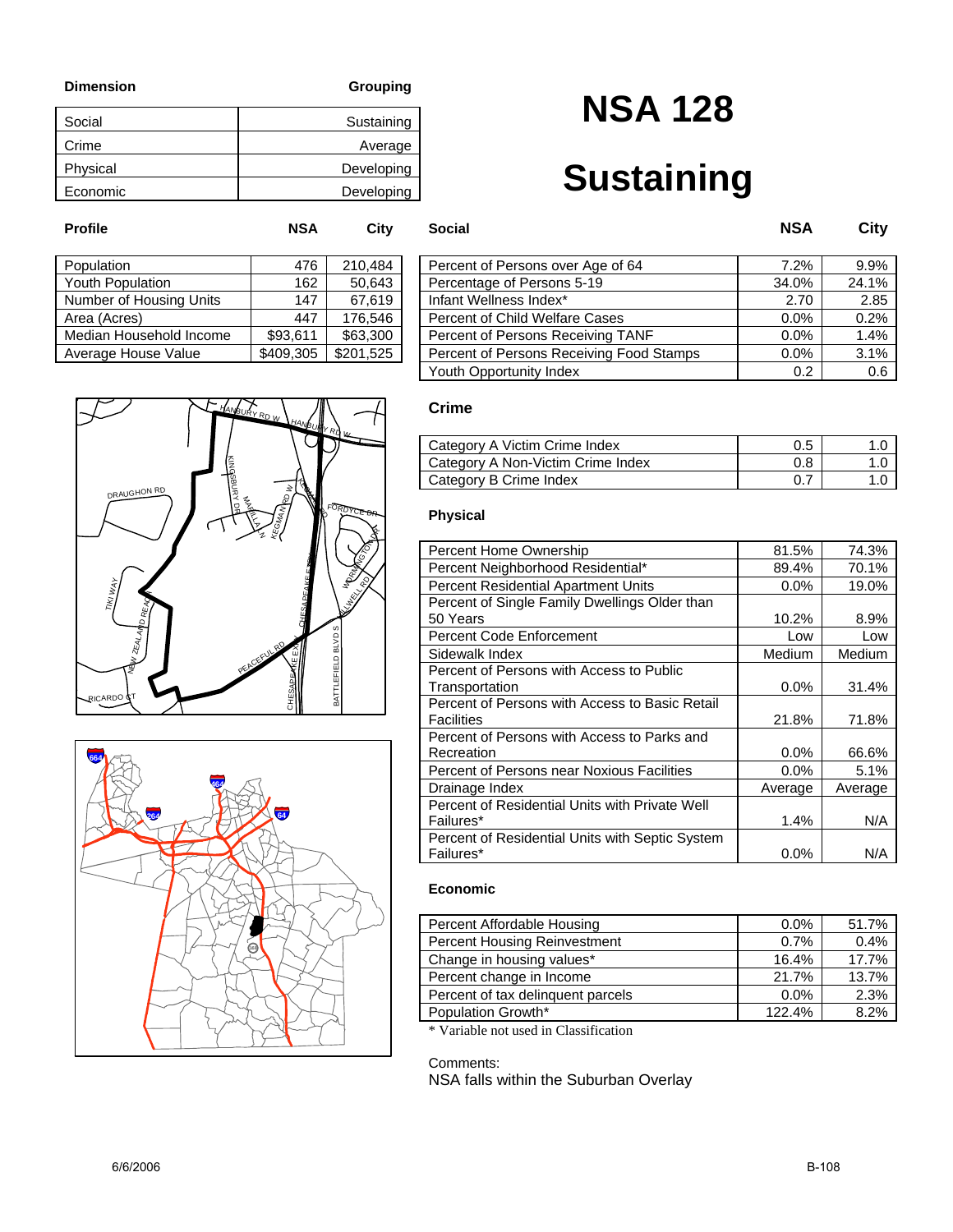| Social   | Sustaining        |
|----------|-------------------|
| Crime    | Less than Average |
| Physical | Developing        |
| Economic | Developing        |

# **NSA 129**

## **Developing**

| Population              | 2,989     | 210,484   |
|-------------------------|-----------|-----------|
| <b>Youth Population</b> | 886       | 50,643    |
| Number of Housing Units | 854       | 67,619    |
| Area (Acres)            | 587       | 176,546   |
| Median Household Income | \$94.892  | \$63,300  |
| Average House Value     | \$287,841 | \$201,525 |
|                         |           |           |

| Population              | 2.989     | 210.484   | Percent of Persons over Age of 64        | 5.3%  | 9.9%  |
|-------------------------|-----------|-----------|------------------------------------------|-------|-------|
| Youth Population        | 886       | 50,643    | Percentage of Persons 5-19               | 29.6% | 24.1% |
| Number of Housing Units | 854       | 67,619    | Infant Wellness Index*                   | 2.96  | 2.85  |
| Area (Acres)            | 587       | 176,546   | <b>Percent of Child Welfare Cases</b>    | 0.0%  | 0.2%  |
| Median Household Income | \$94.892  | \$63,300  | Percent of Persons Receiving TANF        | 0.1%  | 1.4%  |
| Average House Value     | \$287,841 | \$201,525 | Percent of Persons Receiving Food Stamps | 0.4%  | 3.1%  |
|                         |           |           | Youth Opportunity Index                  | 0.2   | 0.6   |





### **Crime**

**Profile NSA City Social NSA City**

| Category A Victim Crime Index     |     |  |
|-----------------------------------|-----|--|
| Category A Non-Victim Crime Index | 0.2 |  |
| Category B Crime Index            | 0.4 |  |

#### **Physical**

| Percent Home Ownership                          | 95.7%   | 74.3%   |
|-------------------------------------------------|---------|---------|
| Percent Neighborhood Residential*               | 92.0%   | 70.1%   |
| <b>Percent Residential Apartment Units</b>      | $0.0\%$ | 19.0%   |
| Percent of Single Family Dwellings Older than   |         |         |
| 50 Years                                        | 1.2%    | 8.9%    |
| <b>Percent Code Enforcement</b>                 | Low     | Low     |
| Sidewalk Index                                  | Medium  | Medium  |
| Percent of Persons with Access to Public        |         |         |
| Transportation                                  | 0.0%    | 31.4%   |
| Percent of Persons with Access to Basic Retail  |         |         |
| Facilities                                      | $0.0\%$ | 71.8%   |
| Percent of Persons with Access to Parks and     |         |         |
| Recreation                                      | 1.4%    | 66.6%   |
| Percent of Persons near Noxious Facilities      | $0.0\%$ | 5.1%    |
| Drainage Index                                  | Average | Average |
| Percent of Residential Units with Private Well  |         |         |
| Failures*                                       | 2.1%    | N/A     |
| Percent of Residential Units with Septic System |         |         |
| Failures*                                       | 0.5%    | N/A     |

### **Economic**

| Percent Affordable Housing        | 5.9%  | 51.7% |
|-----------------------------------|-------|-------|
| Percent Housing Reinvestment      | 0.7%  | 0.4%  |
| Change in housing values*         | 21.9% | 17.7% |
| Percent change in Income          | 21.1% | 13.7% |
| Percent of tax delinguent parcels | 0.6%  | 2.3%  |
| Population Growth*                | 36.4% | 8.2%  |

\* Variable not used in Classification

#### Comments: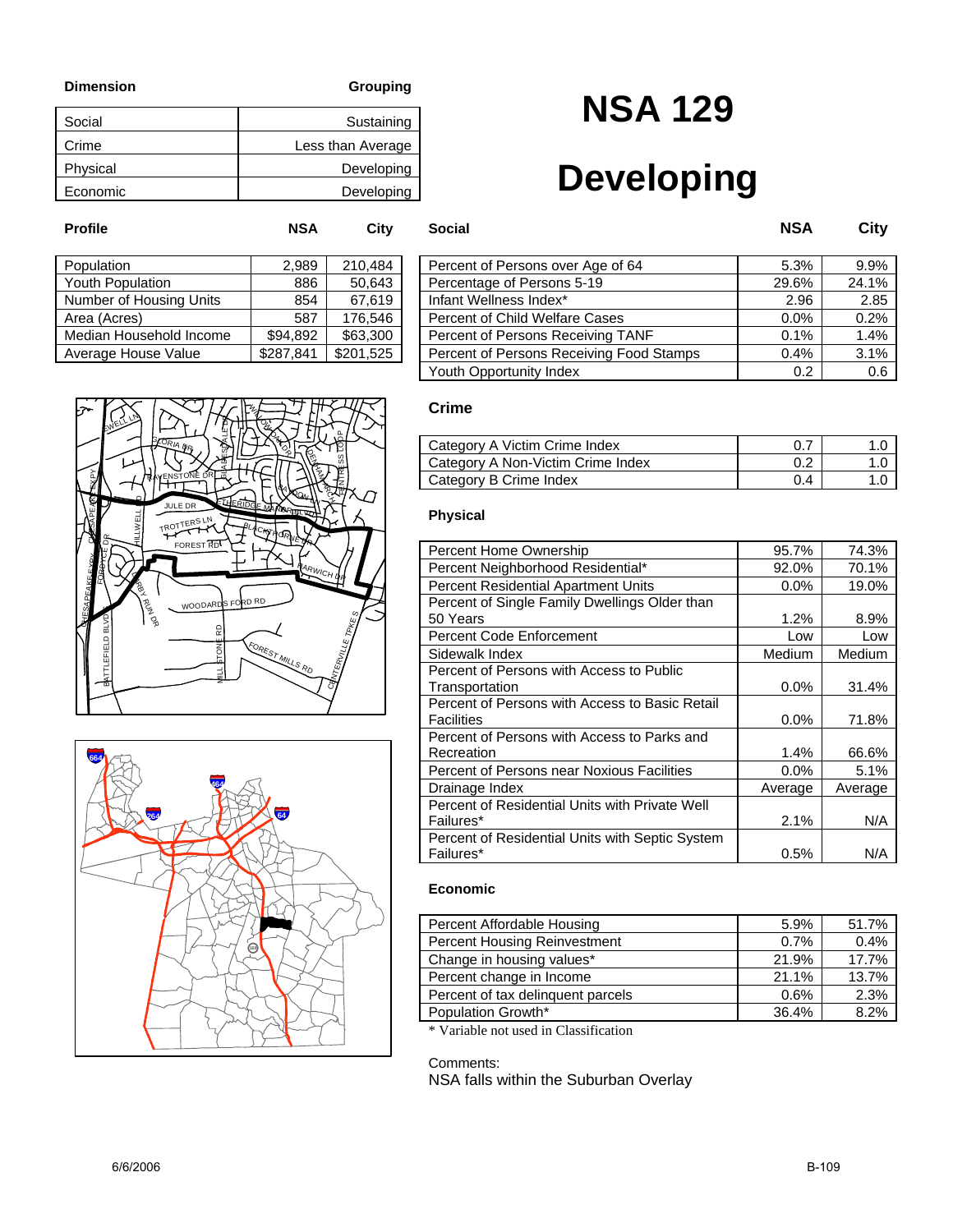| Sustaining        |
|-------------------|
| Less than Average |
| Developing        |
| Developing        |
|                   |

# **NSA 130**

# **Sustaining**

| Population              | 795       | 210,484   |
|-------------------------|-----------|-----------|
| <b>Youth Population</b> | 196       | 50,643    |
| Number of Housing Units | 242       | 67,619    |
| Area (Acres)            | 951       | 176.546   |
| Median Household Income | \$86,003  | \$63,300  |
| Average House Value     | \$485,766 | \$201,525 |
|                         |           |           |

| Population              | 795       | 210.484   |                         | Percent of Persons over Age of 64        | 7.8%  | 9.9%  |
|-------------------------|-----------|-----------|-------------------------|------------------------------------------|-------|-------|
| Youth Population        | 196       | 50,643    |                         | Percentage of Persons 5-19               | 24.7% | 24.1% |
| Number of Housing Units | 242       | 67,619    | Infant Wellness Index*  |                                          | 3.00  | 2.85  |
| Area (Acres)            | 951       | 176.546   |                         | Percent of Child Welfare Cases           | 0.0%  | 0.2%  |
| Median Household Income | \$86,003  | \$63,300  |                         | Percent of Persons Receiving TANF        | 0.5%  | 1.4%  |
| Average House Value     | \$485,766 | \$201,525 |                         | Percent of Persons Receiving Food Stamps | 0.6%  | 3.1%  |
|                         |           |           | Youth Opportunity Index |                                          | 0.1   | 0.6   |





### **Crime**

**Profile NSA City Social NSA City**

| Category A Victim Crime Index     | 0.3 |  |
|-----------------------------------|-----|--|
| Category A Non-Victim Crime Index |     |  |
| Category B Crime Index            |     |  |

#### **Physical**

| Percent Home Ownership                          | 91.7%   | 74.3%   |
|-------------------------------------------------|---------|---------|
| Percent Neighborhood Residential*               | 91.2%   | 70.1%   |
| <b>Percent Residential Apartment Units</b>      | $0.0\%$ | 19.0%   |
| Percent of Single Family Dwellings Older than   |         |         |
| 50 Years                                        | 5.4%    | 8.9%    |
| <b>Percent Code Enforcement</b>                 | Low     | Low     |
| Sidewalk Index                                  | Low     | Medium  |
| Percent of Persons with Access to Public        |         |         |
| Transportation                                  | 0.0%    | 31.4%   |
| Percent of Persons with Access to Basic Retail  |         |         |
| <b>Facilities</b>                               | 23.1%   | 71.8%   |
| Percent of Persons with Access to Parks and     |         |         |
| Recreation                                      | 29.7%   | 66.6%   |
| Percent of Persons near Noxious Facilities      | $0.0\%$ | 5.1%    |
| Drainage Index                                  | Low     | Average |
| Percent of Residential Units with Private Well  |         |         |
| Failures*                                       | 10.3%   | N/A     |
| Percent of Residential Units with Septic System |         |         |
| Failures*                                       | 2.5%    | N/A     |

### **Economic**

| Percent Affordable Housing        | 12.5%   | 51.7% |
|-----------------------------------|---------|-------|
| Percent Housing Reinvestment      | 2.1%    | 0.4%  |
| Change in housing values*         | 17.7%   | 17.7% |
| Percent change in Income          | 19.4%   | 13.7% |
| Percent of tax delinguent parcels | 1.7%    | 2.3%  |
| Population Growth*                | $-2.0%$ | 8.2%  |

\* Variable not used in Classification

#### Comments:

Portions of NSA fall into the Suburban and Rural Overlay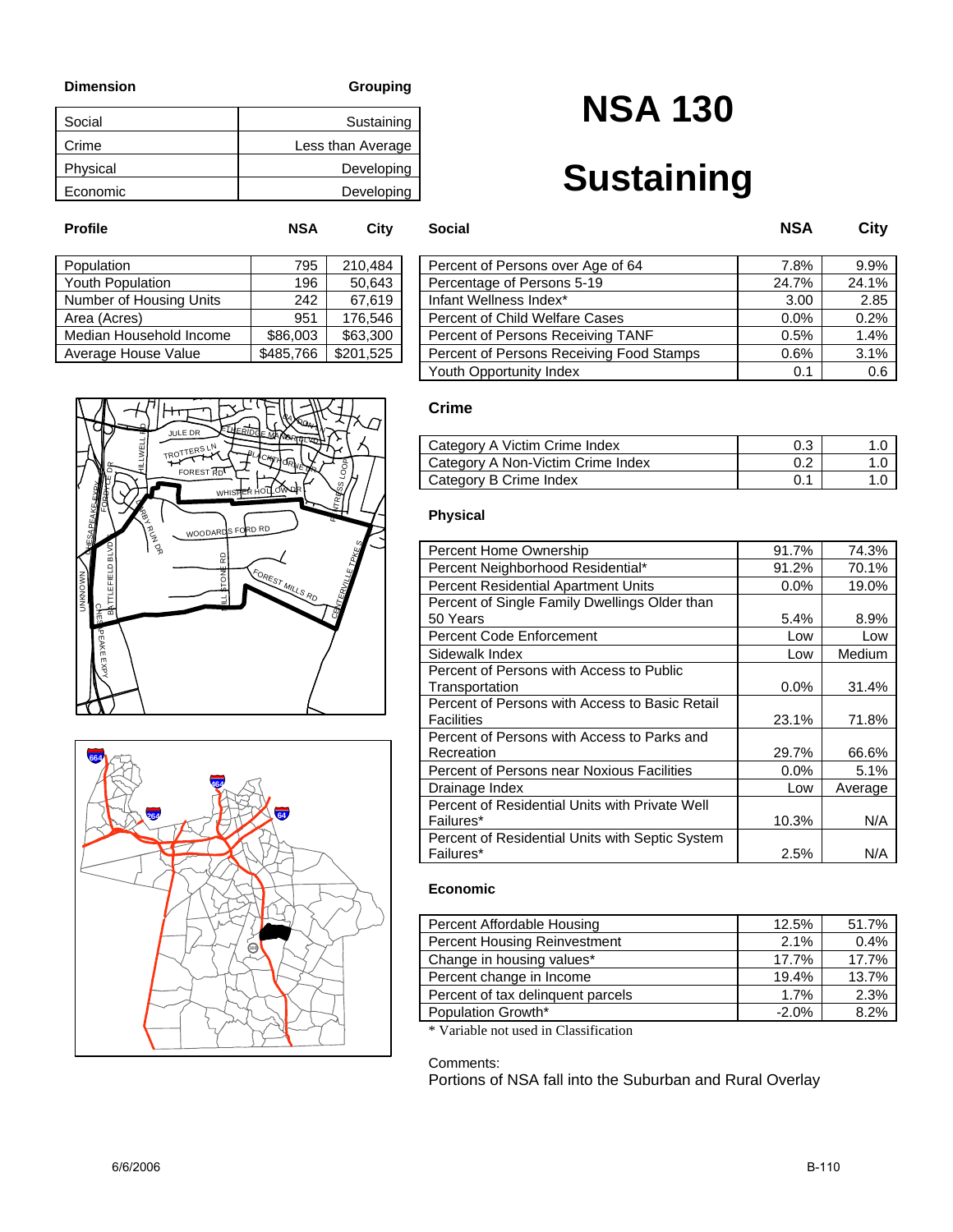| Social   | Developing        |
|----------|-------------------|
| Crime    | Less than Average |
| Physical | Sustaining        |
| Economic | Developing        |

# **NSA 131**

# **Sustaining**

| Population              | 343       | 210,484   |
|-------------------------|-----------|-----------|
| <b>Youth Population</b> | 54        | 50.643    |
| Number of Housing Units | 128       | 67,619    |
| Area (Acres)            | 1.798     | 176,546   |
| Median Household Income | \$71,699  | \$63,300  |
| Average House Value     | \$260,236 | \$201,525 |
|                         |           |           |

| Population              | 343       | 210.484   | Percent of Persons over Age of 64        | 7.7%  | $9.9\%$  |
|-------------------------|-----------|-----------|------------------------------------------|-------|----------|
| Youth Population        | 54        | 50,643    | Percentage of Persons 5-19               | 15.7% | $24.1\%$ |
| Number of Housing Units | 128.      | 67.619    | Infant Wellness Index*                   | N/A   | 2.85     |
| Area (Acres)            | 1.798     | 176,546   | <b>Percent of Child Welfare Cases</b>    | 0.0%  | 0.2%     |
| Median Household Income | \$71.699  | \$63,300  | Percent of Persons Receiving TANF        | 0.0%  | $1.4\%$  |
| Average House Value     | \$260.236 | \$201.525 | Percent of Persons Receiving Food Stamps | 0.0%  | 3.1%     |
|                         |           |           | Youth Opportunity Index                  | 0.0   | 0.6      |

### **Crime**

**Profile NSA City Social NSA City**

| Category A Victim Crime Index     | 0.C |  |
|-----------------------------------|-----|--|
| Category A Non-Victim Crime Index |     |  |
| Category B Crime Index            |     |  |

#### **Physical**

| Percent Home Ownership                          | 89.9%   | 74.3%   |
|-------------------------------------------------|---------|---------|
| Percent Neighborhood Residential*               | 94.7%   | 70.1%   |
| <b>Percent Residential Apartment Units</b>      | 39.1%   | 19.0%   |
| Percent of Single Family Dwellings Older than   |         |         |
| 50 Years                                        | 6.4%    | 8.9%    |
| <b>Percent Code Enforcement</b>                 | Low     | Low     |
| Sidewalk Index                                  | Low     | Medium  |
| Percent of Persons with Access to Public        |         |         |
| Transportation                                  | $0.0\%$ | 31.4%   |
| Percent of Persons with Access to Basic Retail  |         |         |
| <b>Facilities</b>                               | 26.9%   | 71.8%   |
| Percent of Persons with Access to Parks and     |         |         |
| Recreation                                      | 69.2%   | 66.6%   |
| Percent of Persons near Noxious Facilities      | $0.0\%$ | 5.1%    |
| Drainage Index                                  | Average | Average |
| Percent of Residential Units with Private Well  |         |         |
| Failures*                                       | 2.3%    | N/A     |
| Percent of Residential Units with Septic System |         |         |
| Failures*                                       | 2.3%    | N/A     |

### **Economic**

| Percent Affordable Housing        | 25.0%   | 51.7% |
|-----------------------------------|---------|-------|
| Percent Housing Reinvestment      | $0.0\%$ | 0.4%  |
| Change in housing values*         | 17.0%   | 17.7% |
| Percent change in Income          | 13.1%   | 13.7% |
| Percent of tax delinquent parcels | $0.0\%$ | 2.3%  |
| Population Growth*                | $-6.0%$ | 8.2%  |

\* Variable not used in Classification

#### Comments:



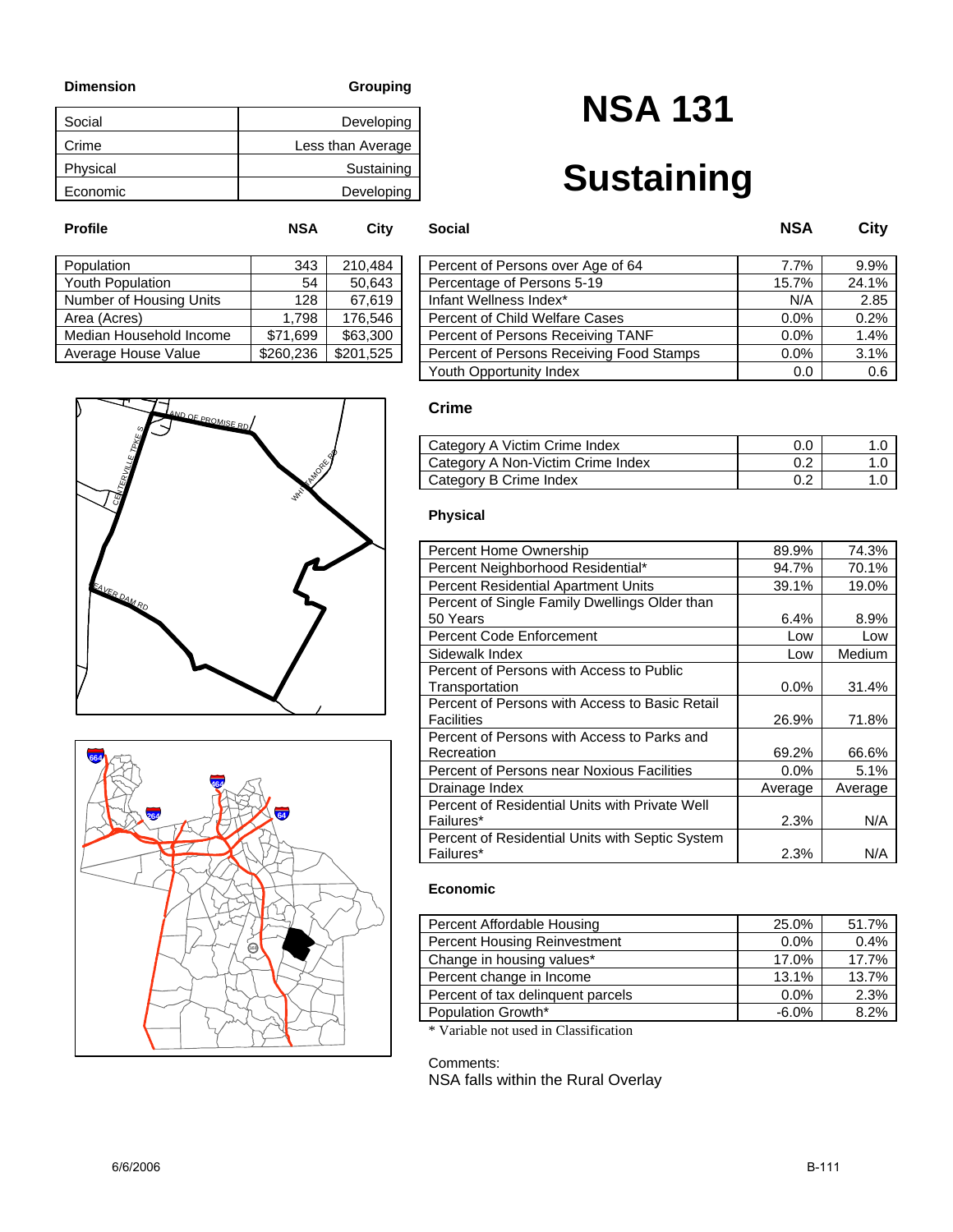| Social   | Sustaining |
|----------|------------|
| Crime    | Average    |
| Physical | Sustaining |
| Economic | Sustaining |

# **NSA 137**

# **Sustaining**

| Population              | 548       | 210,484   |
|-------------------------|-----------|-----------|
| Youth Population        | 154       | 50.643    |
| Number of Housing Units | 204       | 67,619    |
| Area (Acres)            | 1,965     | 176,546   |
| Median Household Income | \$73,476  | \$63,300  |
| Average House Value     | \$271,270 | \$201,525 |
|                         |           |           |

| Population              | 548       | 210.484   | Percent of Persons over Age of 64        | 11.1% | 9.9%  |
|-------------------------|-----------|-----------|------------------------------------------|-------|-------|
| Youth Population        | 154       | 50,643    | Percentage of Persons 5-19               | 28.1% | 24.1% |
| Number of Housing Units | 204       | 67,619    | Infant Wellness Index*                   | N/A   | 2.85  |
| Area (Acres)            | 1.965     | 176,546   | <b>Percent of Child Welfare Cases</b>    | 0.7%  | 0.2%  |
| Median Household Income | \$73.476  | \$63,300  | Percent of Persons Receiving TANF        | 0.4%  | 1.4%  |
| Average House Value     | \$271,270 | \$201,525 | Percent of Persons Receiving Food Stamps | 0.7%  | 3.1%  |
|                         |           |           | Youth Opportunity Index                  | 0.2   | 0.6   |

### **Crime**

**Profile NSA City Social NSA City**

| Category A Victim Crime Index     | 1.9 |  |
|-----------------------------------|-----|--|
| Category A Non-Victim Crime Index | 2.1 |  |
| Category B Crime Index            |     |  |

#### **Physical**

| Percent Home Ownership                          | 90.6%   | 74.3%   |
|-------------------------------------------------|---------|---------|
| Percent Neighborhood Residential*               | 86.7%   | 70.1%   |
| <b>Percent Residential Apartment Units</b>      | 0.0%    | 19.0%   |
| Percent of Single Family Dwellings Older than   |         |         |
| 50 Years                                        | 24.5%   | 8.9%    |
| <b>Percent Code Enforcement</b>                 | Low     | Low     |
| Sidewalk Index                                  | Low     | Medium  |
| Percent of Persons with Access to Public        |         |         |
| Transportation                                  | $0.0\%$ | 31.4%   |
| Percent of Persons with Access to Basic Retail  |         |         |
| <b>Facilities</b>                               | 19.9%   | 71.8%   |
| Percent of Persons with Access to Parks and     |         |         |
| Recreation                                      | 26.2%   | 66.6%   |
| Percent of Persons near Noxious Facilities      | 19.9%   | 5.1%    |
| Drainage Index                                  | Low     | Average |
| Percent of Residential Units with Private Well  |         |         |
| Failures*                                       | 2.9%    | N/A     |
| Percent of Residential Units with Septic System |         |         |
| Failures*                                       | 1.5%    | N/A     |

### **Economic**

| Percent Affordable Housing        | 55.6% | 51.7% |
|-----------------------------------|-------|-------|
| Percent Housing Reinvestment      | 0.5%  | 0.4%  |
| Change in housing values*         | 25.1% | 17.7% |
| Percent change in Income          | 16.9% | 13.7% |
| Percent of tax delinquent parcels | 4.9%  | 2.3%  |
| Population Growth*                | 20.2% | 8.2%  |

\* Variable not used in Classification

Comments:



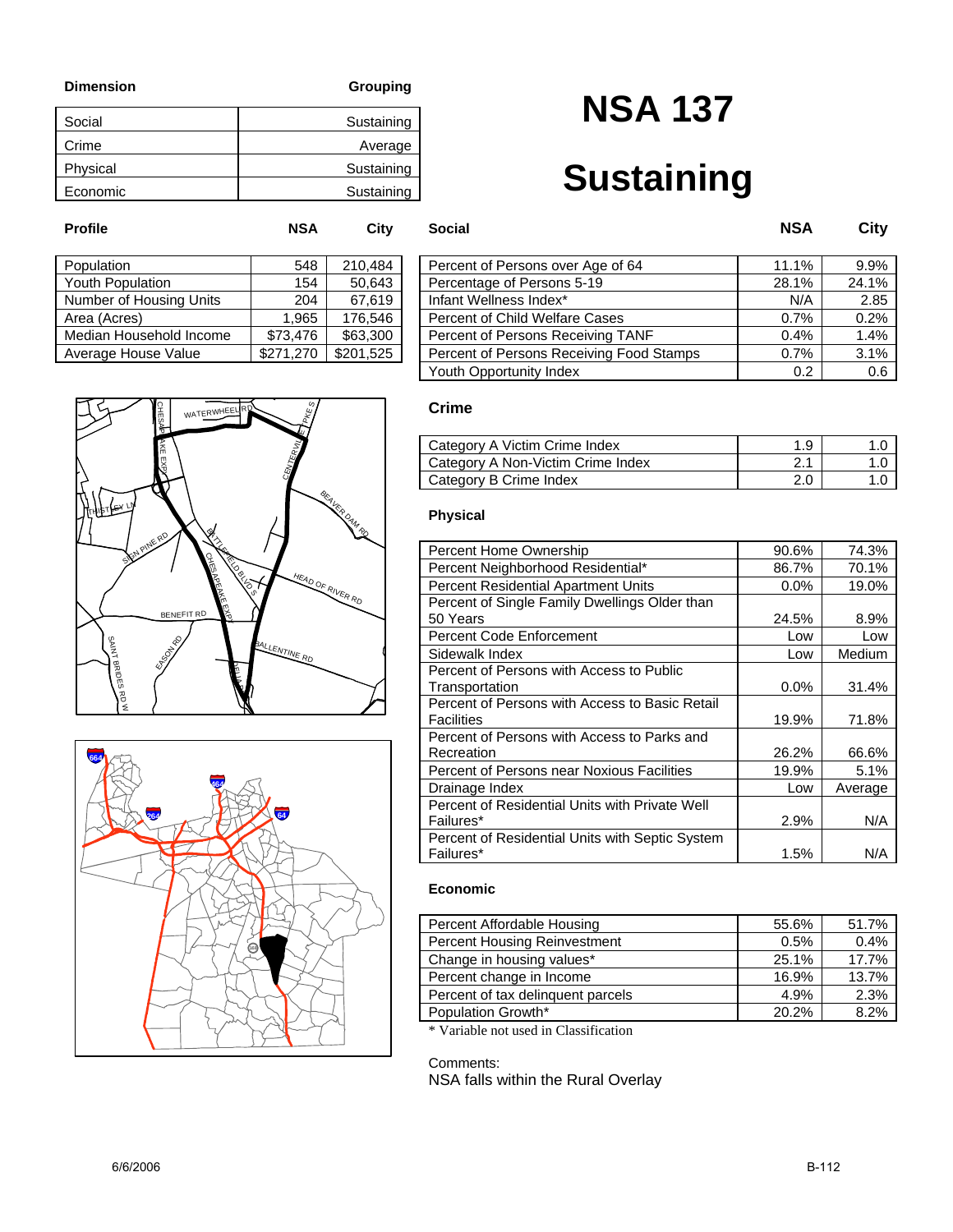| Social   | Sustaining        |
|----------|-------------------|
| Crime    | Less than Average |
| Physical | Developing        |
| Economic | Developing        |

# **NSA 138**

## **Sustaining**

| Population              | 339       | 210,484   |
|-------------------------|-----------|-----------|
| <b>Youth Population</b> | 57        | 50.643    |
| Number of Housing Units | 116       | 67,619    |
| Area (Acres)            | 1,030     | 176.546   |
| Median Household Income | \$71,655  | \$63,300  |
| Average House Value     | \$274,340 | \$201,525 |
|                         |           |           |

| Population              | 339       | 210.484   | Percent of Persons over Age of 64        | 11.9% | 9.9%  |
|-------------------------|-----------|-----------|------------------------------------------|-------|-------|
| Youth Population        | 57        | 50,643    | Percentage of Persons 5-19               | 16.8% | 24.1% |
| Number of Housing Units | 116       | 67.619    | Infant Wellness Index*                   | N/A   | 2.85  |
| Area (Acres)            | 1.030     | 176,546   | Percent of Child Welfare Cases           | 0.0%  | 0.2%  |
| Median Household Income | \$71,655  | \$63,300  | Percent of Persons Receiving TANF        | 0.0%  | 1.4%  |
| Average House Value     | \$274,340 | \$201,525 | Percent of Persons Receiving Food Stamps | 0.0%  | 3.1%  |
|                         |           |           | Youth Opportunity Index                  | 0.0   | 0.6   |

#### NEFIT RD CHESAPEAKER EXPY **NGN PINE RD** SANT BRIDES EAS<sup>R</sup> B<br>BATTLEBERG ET MBURGH PKWY E<br>T LN ANT RIDGE PRINCE EDWARD DR GRAY ROCK RD OCT<sub>OR</sub> DEWALD RD AMIE HILLCREST PKWY DR



### **Crime**

**Profile NSA City Social NSA City**

| Category A Victim Crime Index     | 0.0 |  |
|-----------------------------------|-----|--|
| Category A Non-Victim Crime Index | 0.4 |  |
| Category B Crime Index            | 0.3 |  |

### **Physical**

| Percent Home Ownership                          | 89.2%   | 74.3%   |
|-------------------------------------------------|---------|---------|
| Percent Neighborhood Residential*               | 70.8%   | 70.1%   |
| <b>Percent Residential Apartment Units</b>      | 26.7%   | 19.0%   |
| Percent of Single Family Dwellings Older than   |         |         |
| 50 Years                                        | 8.2%    | 8.9%    |
| <b>Percent Code Enforcement</b>                 | Low     | Low     |
| Sidewalk Index                                  | Low     | Medium  |
| Percent of Persons with Access to Public        |         |         |
| Transportation                                  | $0.0\%$ | 31.4%   |
| Percent of Persons with Access to Basic Retail  |         |         |
| Facilities                                      | $0.0\%$ | 71.8%   |
| Percent of Persons with Access to Parks and     |         |         |
| Recreation                                      | $0.0\%$ | 66.6%   |
| Percent of Persons near Noxious Facilities      | $0.0\%$ | 5.1%    |
| Drainage Index                                  | Low     | Average |
| Percent of Residential Units with Private Well  |         |         |
| Failures*                                       | 4.3%    | N/A     |
| Percent of Residential Units with Septic System |         |         |
| Failures*                                       | 2.6%    | N/A     |

### **Economic**

| Percent Affordable Housing        | 66.7%   | 51.7% |
|-----------------------------------|---------|-------|
| Percent Housing Reinvestment      | 1.2%    | 0.4%  |
| Change in housing values*         | 15.0%   | 17.7% |
| Percent change in Income          | 15.9%   | 13.7% |
| Percent of tax delinguent parcels | $0.0\%$ | 2.3%  |
| Population Growth*                | 1.8%    | 8.2%  |

\* Variable not used in Classification

#### Comments: